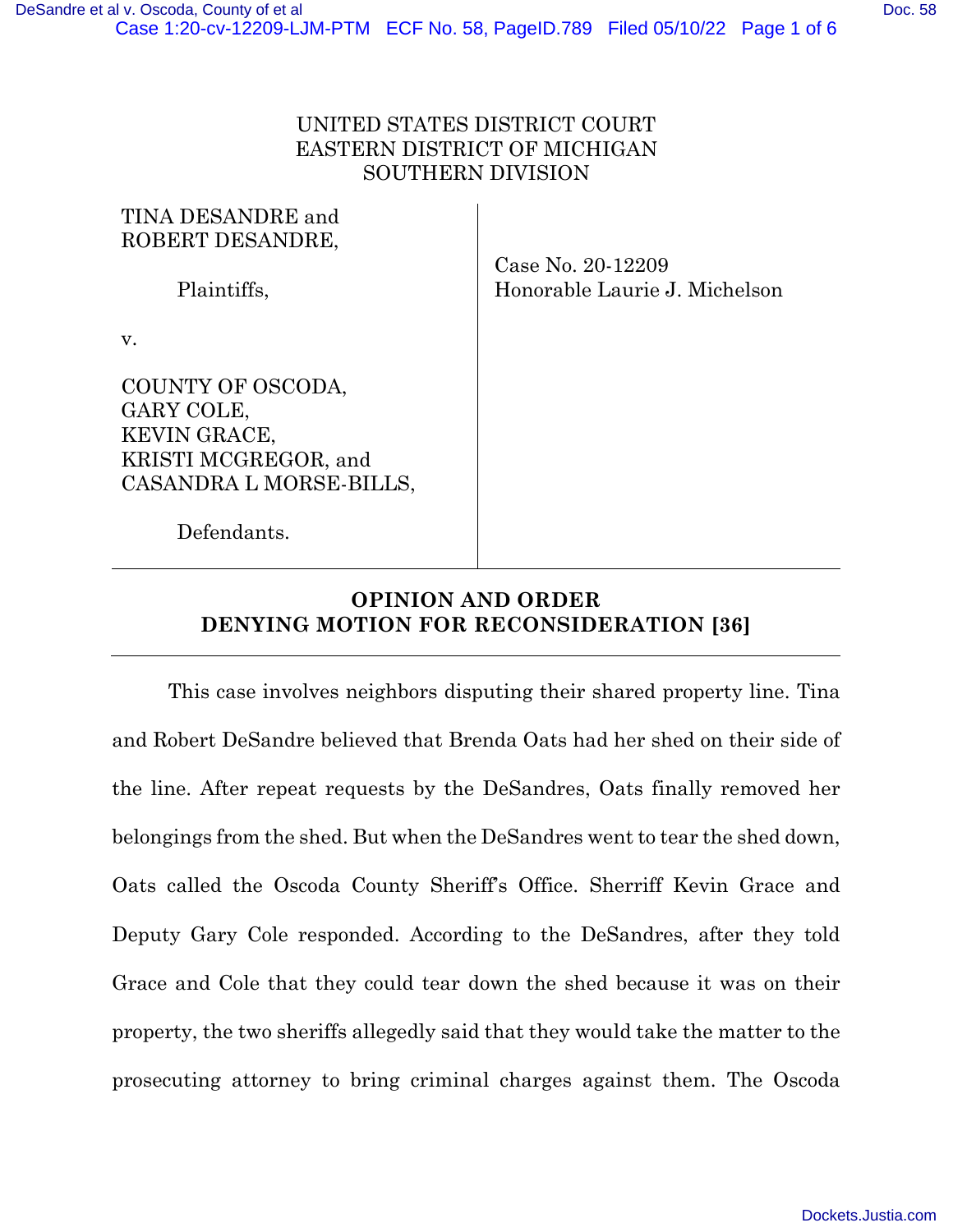County Prosecutor ultimately did charge the DeSandres, but a judge dismissed those charges for lack of probable cause. The DeSandres then filed this lawsuit against Grace and Cole, as well as Cassandra Morse-Bills and Kristi McGregor (the former and current Oscoda County Prosecutor, respectively), and Oscoda County.

This case is not new, and a while back, Defendants filed a Rule 12(c) motion seeking judgment on some of the DeSandres' claims. This Court granted that motion in part, dismissing McGregor from the suit without prejudice. In their complaint, the DeSandres had alleged that after officers Grace and Cole threatened to take the matter to the prosecutor, "Morse-Bills and McGregor engaged in investigating the matter and/or gave legal advice on the fact that Grace and Cole had probable cause for arrest." (ECF No. 3, PageID.29.) The Court explained, "This is imprecise pleading; it appears that at the time Grace and Cole talked with the Oscoda County Prosecutor, it was Morse-Bills who held the position; it was months later, when Morse-Bills became a judge, that McGregor took over as the Oscoda County Prosecutor." *Desandre v. Cty. of Oscoda*, No. 20-12209, 2021 WL 3828588, at \*2 (E.D. Mich. Aug. 27, 2021) (quoting Prosecuting Attorney, Oscoda County, https://perma.cc/X6RG-NW9Z).

Because McGregor was not the prosecutor when Grace and Cole allegedly sought advice about the property-line dispute, the Court dismissed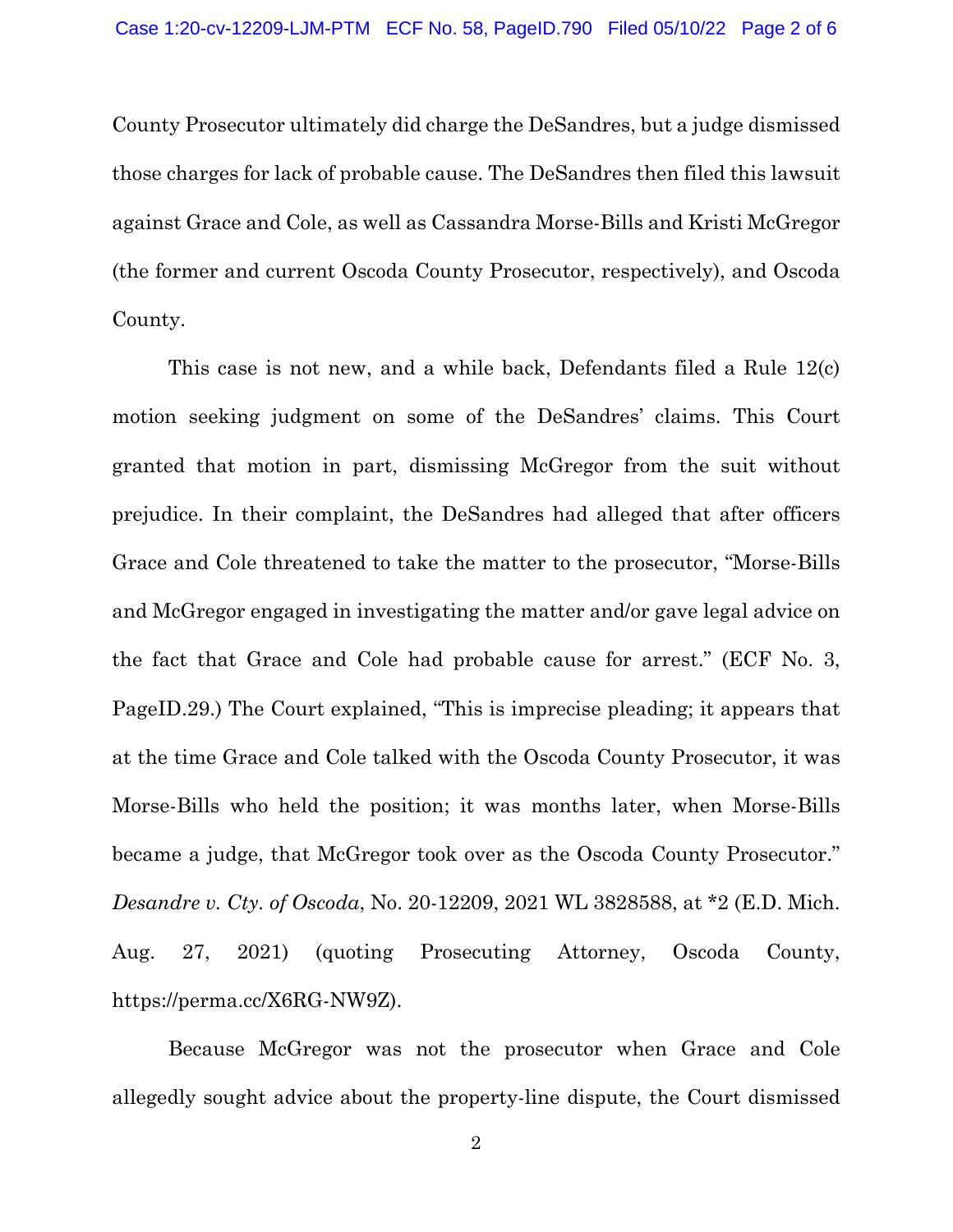McGregor. It explained in part, "In their reply brief, Defendants point out that McGregor did not become the Oscoda County Prosecutor until January 2019. (This is corroborated by the Oscoda County's official website. https://perma.cc/X6RG-NW9Z.) Yet, according to the DeSandres, Cole and Grace responded to Oats' call in August 2018, a warrant issued in September 2018, and they were arrested in October 2018." *Id.* at \*3. Thus, the claims against McGregor were dismissed. "But," said the Court, "they will be dismissed without prejudice. Because Defendants waited until their reply brief to assert that McGregor did not become the Oscoda County Prosecutor until January 2019, the DeSandres had no ability to contest that assertion when responding to the motion to dismiss." 2021 WL 3828588, at \*3. "And while the Court [was] doubtful that the assertion is contestable," the Court thought that "the DeSandres might be able to plead that McGregor somehow aided in their arrest or the filing of criminal charges before she became the Oscoda County Prosecutor in January 2019." *Id.* So the Court allowed the DeSandres to file an amended complaint to restate a claim against McGregor. Which they did on September 7, 2021. (ECF No. 35.)

But then, three days later, the DeSandres also filed this motion asking the Court to reconsider its dismissal of McGregor. (ECF No. 36.) Whether evaluated under the version of the local rule in effect when the DeSandres filed their motion for reconsideration (*see* ECF No. 36, PageID.292), or the revised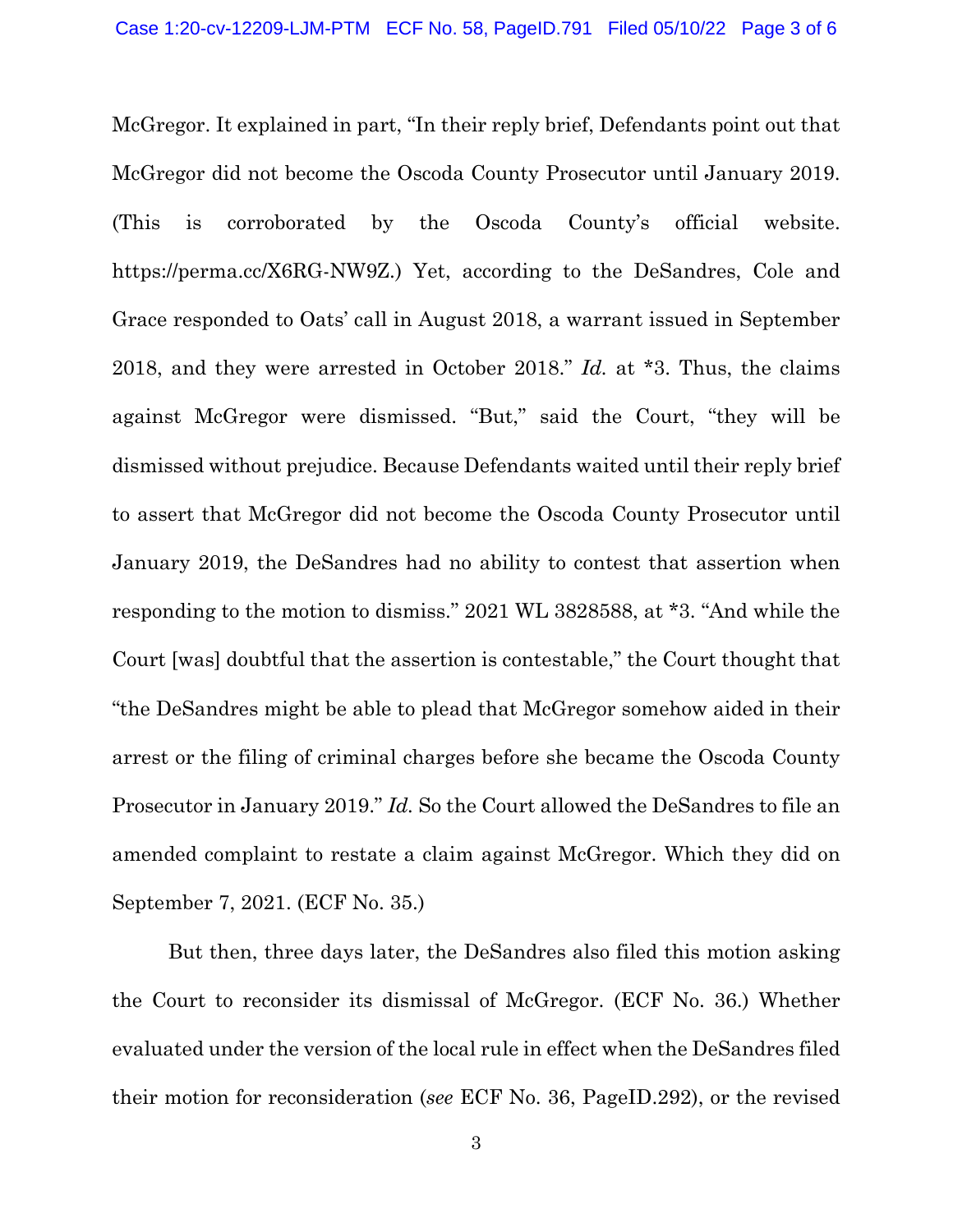version in effect now, *see* E.D. Mich. L.R. 7.1(h), the Court will deny the DeSandres' request.

Although "[a]rguments raised for the first time in a reply brief are generally not properly before the court," *see Egyptian Eur. Pharm. Indus. v. Day*, No. 2:20-CV-13409, 2021 WL 4593956, at \*11 (E.D. Mich. Oct. 6, 2021) (internal quotation marks omitted), the DeSandres concede that this Court had discretion to consider evidence presented for the first time in Defendants' reply brief (ECF No. 36, PageID.294). But, in their view, the Court abused that discretion. (*Id.*) They stress that this Court itself stated that they had no chance to respond to Defendants' claim that McGregor was not the Oscoda County Prosecutor until January 2019. And the DeSandres attempt to analogize this case to *Seay v. Tennessee Valley Authority*, where the Sixth Circuit found that the district court abused its discretion by granting summary judgment based on evidence presented for the first time in the defendant's reply brief. *See* 339 F.3d 454, 482 (6th Cir. 2003).

This case is not like *Seay* and this Court did not abuse its discretion. In *Seay*, after the plaintiff had filed its summary-judgment response brief, the corporate defendant attached to its reply brief a new declaration that included two never-before-produced exhibits. *See* 339 F.3d at 482. Not only that, the district court granted the defendant summary judgment three days after the reply brief was filed, which was "arguably too swiftly for Plaintiff to have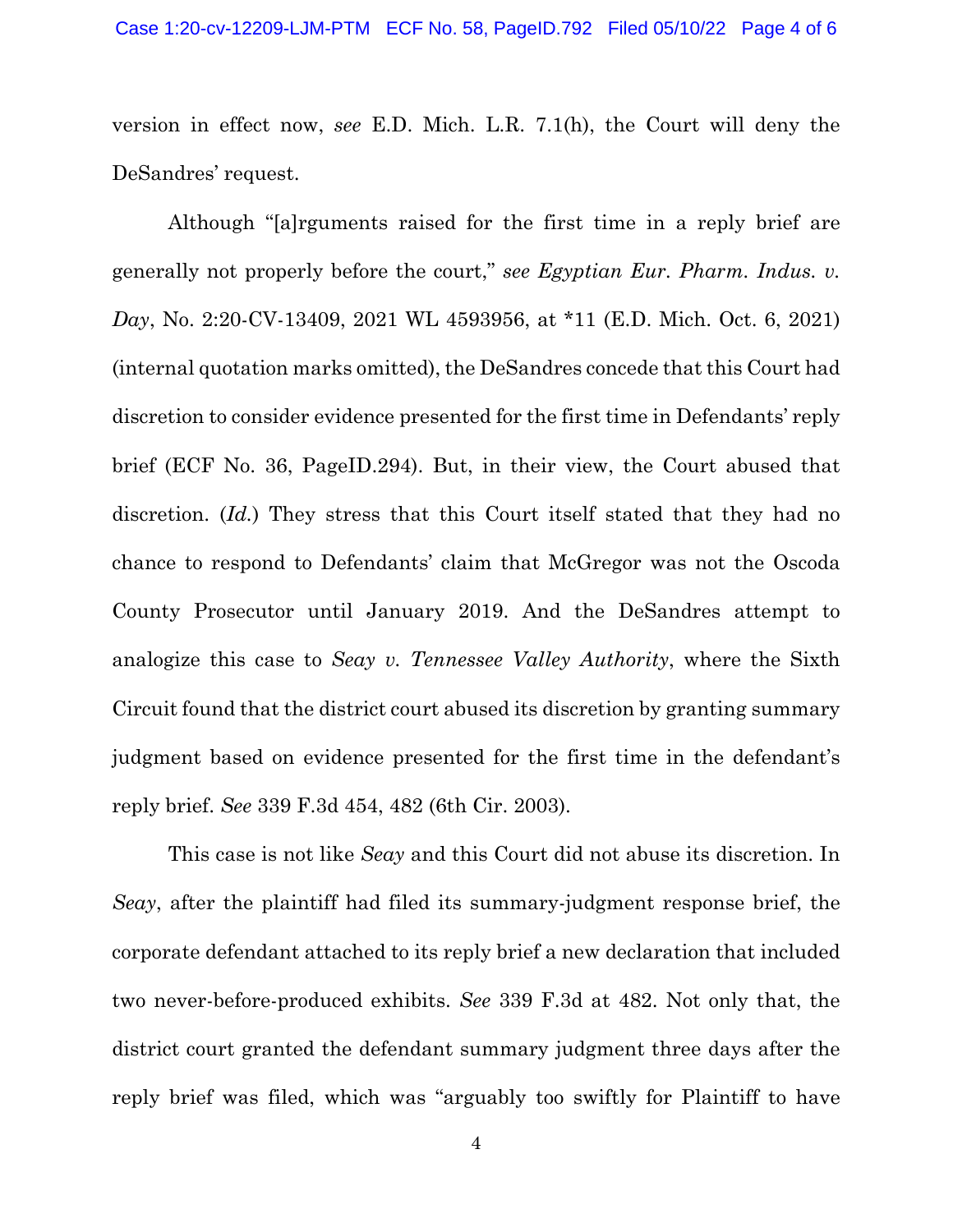requested a surreply." *Id.* at n.9. The situation here is different in almost every material way. To start, the new evidence in Defendants' reply was not a declaration with exhibits—instead it was a single fact that was publicly available on Oscoda County's official website. Presumably then, the DeSandres could and should have learned of this fact before filing suit. Second, this Court did not rule days after Defendants filed their reply. So the DeSandres had plenty of opportunity to ask for a sur-reply. Third, the new evidence—that McGregor took over as the Oscoda County Prosecutor in January 2019—is not really contestable. Indeed, in their amended complaint, the DeSandres admit that fact. (ECF No. 35, PageID.268.) Taking all this together, it was entirely appropriate for this Court to consider when McGregor became the Oscoda County Prosecutor in deciding Defendants' Rule 12(c) motion.

In any event, there was no prejudice to the DeSandres from McGregor's dismissal. The Court dismissed McGregor without prejudice, permitting the DeSandres to file an amended complaint to reallege a claim against her. The DeSandres did so, and thus, McGregor is still a defendant.

The DeSandres argue that this Court's dismissal of McGregor "forced" them to file an amended complaint while discovery was ongoing. (ECF No. 36, PageID.281.) In their view, the dismissal of McGregor should have been held in abeyance until after discovery. (ECF No. 36, PageID.282, 296.)